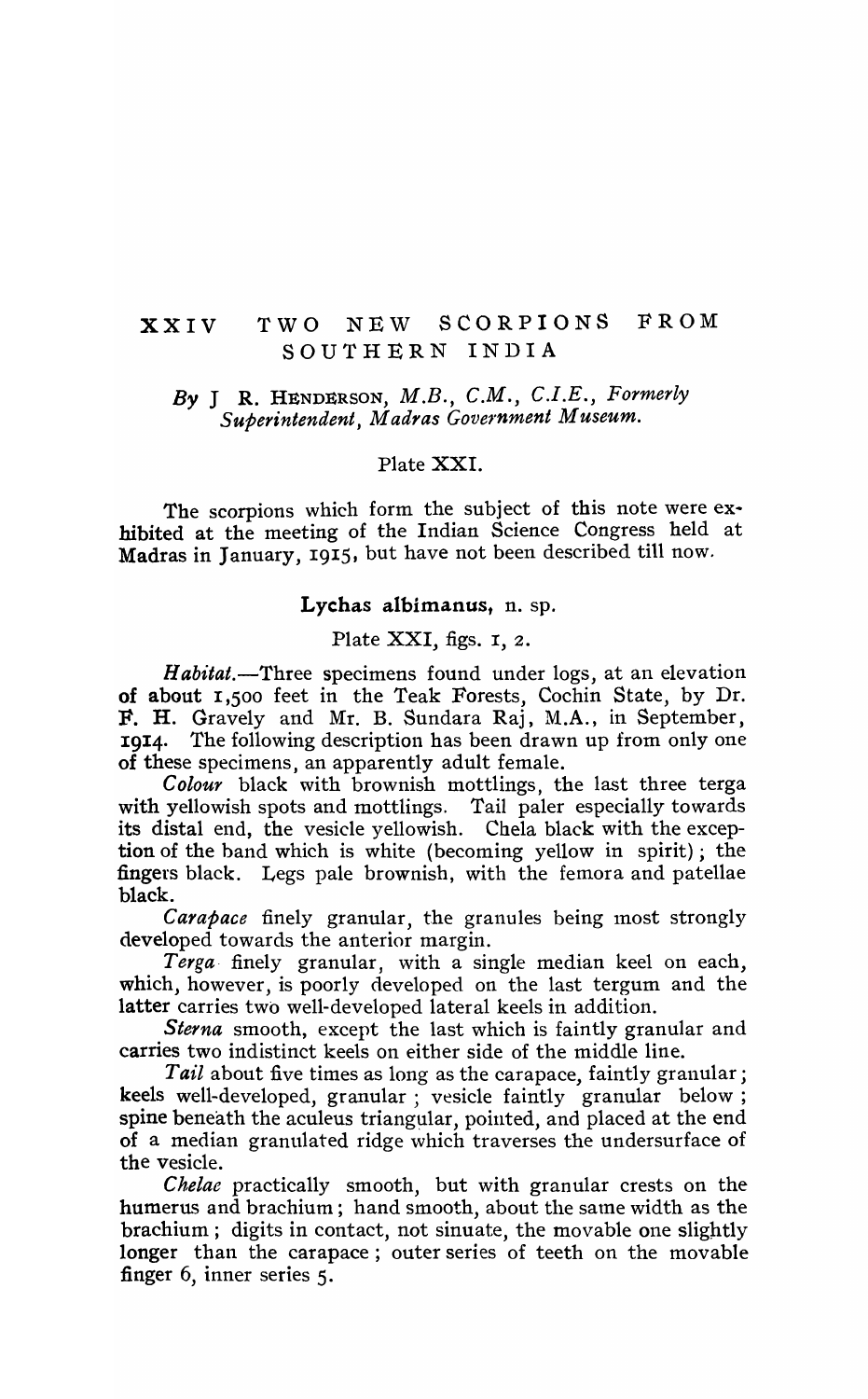*Legs* faintly granular ; the tibial spurs much longer than the neighbouring hairs.

*Pectinal teeth* 2I.

*Measurements.* - 9 Total length 41 mm., carapace 4'5 mm., tail 21 mm., underhand 3 mm., movable finger 5 mm., width of hand 2 mm.

 $\Gamma$ *ype-specimen* : No.  $2+20$  in the collection of the Zoological Survey of India.

This species, which is chiefly characterised by its white hand and the pronounced' granulation of the anterior portion of the carapace, appears to be related to *L. tricarinatus,* Simon, and L. *hendersoni,* Pocock. From the former it is distinguished by the fact that all its terga except the last have only a single carina; in the latter species the colouration is entirely different, the hand and fingers both being yellow.

### Palamnaeus tristis, n. sp.

## Plate XXI, figs. 3, 4.

Habitat.-Tirupati Hills, North Arcot District, two males.

Venkatagiri Hills, Nellore District, two females and one young male.

This species was discovered in September, 1904 by my former pupil and assistant at the Madras Christian College, Mr. S. K. Sundara Charlu, M.A., who made a large collection of scorpions from the Eastern Ghats and other parts of the Madras Presidency. The specimens recorded above were found at elevations of between 2,000 and 3,000 feet, inhabiting short burrows, the entrance to which were, as is usually the case in the species of *Palamnaeus,*  covered by a large stone. Mr. Sundara Charlu informed me that in some cases the burrow also afforded shelter to a small *frog-Callula variegata,* Sto1.

*Colour* greenish-black, the legs sometimes paler than the rest of the body ; vesicle reddish-yellow.

*Carapace* on the whole smooth and polished, slightly granular towards the sides.

*Terga* smooth and polished, slightly granular towards the sides.

*Sterna* smooth and polished, the last one without a crest.

*Tail* about three times as long as the carapace; all the segments polished, particularly above, and slightly granulated; keels of the first three segments smooth, of the fourth and fifth segments slightly denticulate.

*Vesicle* wider than high, about as wide as the fifth segment, with four tuberculate crests below; a well-defined groove on each lateral surface.

*Chelae* with the humerus and brachium both slightly longer than the carapace; humerus coarsely granular above and at the base below, with the anterior margin rather strongly denticulate; brachium strongly ridged above and very slightly granulated;